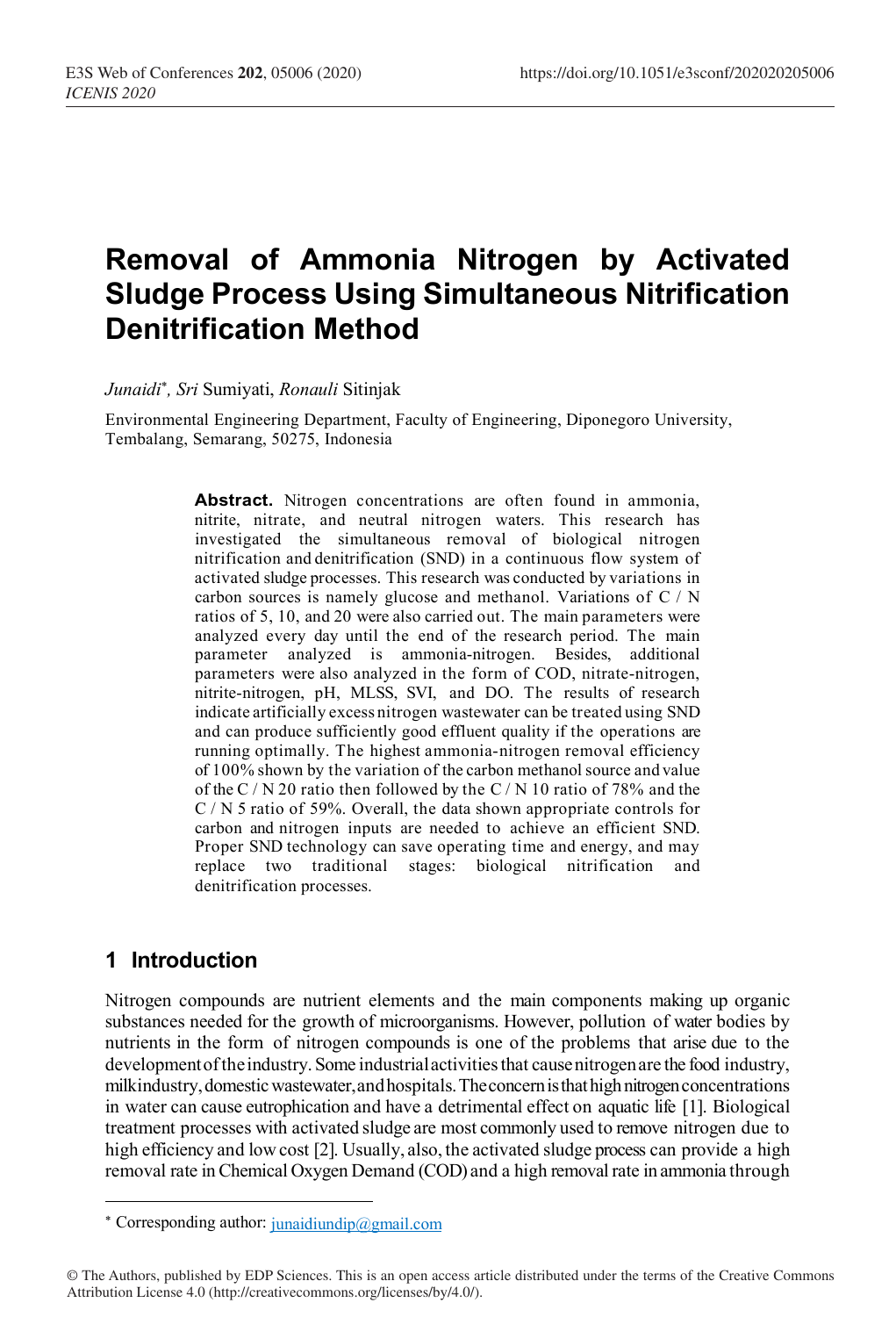nitrification, but does not provide a significant amount of denitrification [3]. According to Machat (2009) that in its development the process of nitrification and denitrification canbe carriedoutinone process andbothofthese stepscan be carried outsimultaneouslyinone reactor which leads to simplification of the equipment needed [1]. Therefore, this process has been labeled "Simultaneous Nitrification Denitrification" or SND.

Simultaneous Nitrification Denitrification (SND) is a process which both microbiological reactions occur at the same time and the same bioreactor volume [4]. The process occursthe outside the floc in aerobic conditions and denitrification inside the anoxic floc. As for this research, optimization of nitrogen removalwill be modified by the activated sludge process [5] with operations on carbon source variations and C/N ratio at low DO so that microorganism zones formed on the outside and anaerobic zones on the inside. The nitrificationdenitrification process is carried out in one step in the aerobic process.

Through SND, it is possible to produce low nitrogen effluents, produce energy, alkalinity and can save oxygen demand [6]. To support nitrification, a large DO is needed where oxygen is used as an electron acceptor.Whereas, denitrification requires conditions without knowing DO is low with nitrates and nitrites as electron acceptors [6]. DO and characteristic of dissolved substrate floc influence COD and nitrogen removal. Nitrates produced fromnitrification in the aerobic zone will diffuse in the anoxic zone resulting in denitrification. The diffusion process can be seen in Figure 1.



**Fig. 1.** SND Diagram of Active Sludge Floc

## **2 Methodology**

### **2.1 Research Location and Time**

The location of research was conducted by the Environmental Laboratory of the Environmental Engineering Department, Diponegoro University. The operating and controlling place of reactor are placed at Green House Environmental Engineering Laboratory, Diponegoro University. Sludge collection is carried out in the gutter of the Penggaron Slaughterhouse, Semarang City. The time was conducted for 6 months from 1 November 2019-30 April2020.

### **2.2 Preparation Reactor**

The reactor used consists of four main parts namely inlet storage tank (Marriott tube), aeration tank, clarifier tank, and outlet storage tank. Aeration and deposition tanks are made of glass. Marriott tubes with a capacity of 10L with a discharge of 10L/day as an inlet. Next to the 10L volume aeration tank where biological treatment occurs, pH  $7 \pm 0.2$  and  $DO \ge 2$  mg / L are the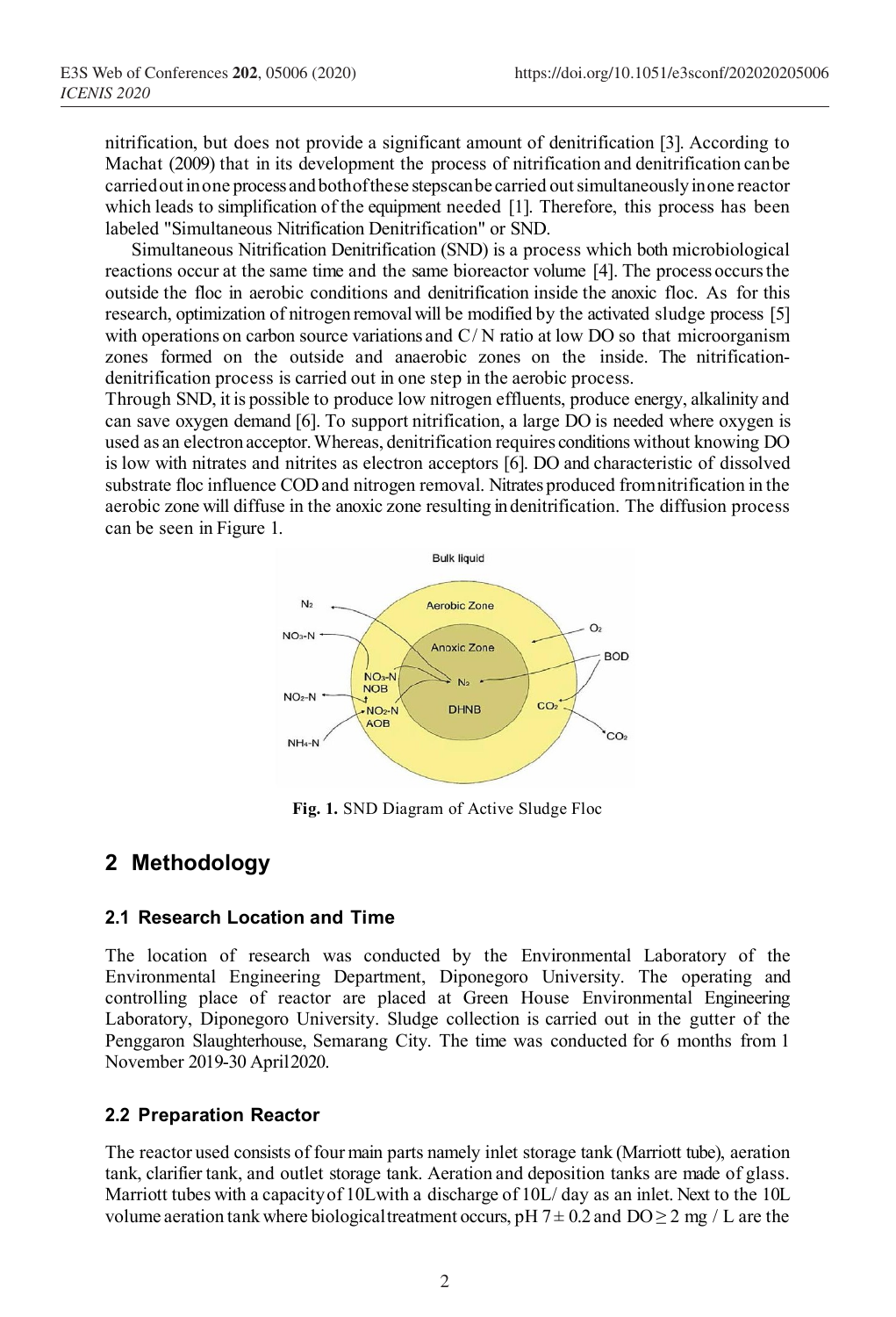control variables. The clarifier tank designed with a volume of 8L is used to settle the mud and ends with an outlet. The scheme of activated sludge reactors can be described as follows.



**Fig. 2.** Activated Sludge Reactor Scheme

### **2.3 Preparation of Artificial Waste water**

Data on the composition of waste water under normal conditions is obtained from the calculation of the ratio C: N:  $P = 100$ : 5: 1. However, the ratio used is C: N:  $P = 100$ : 30: 1 because to grow and accustom the presence of nitrifier bacteria in wastewater. The COD content used is 1000 mg / L and 500 mg / L. Carbon source is taken from glucose dextrose and methanol as much as 12gr and 6 grams, nitrogen is taken fromAmmonium Chloride (NH4Cl) as much as 0.923gr and source of P from Dipotassium Phosphate (K2HPO4) as much as  $0.252$ gr.

Wastewater of treatment discharge is amount  $10 L/day$  so that we get a water retention time in aeration tankof 1day.Constantdischargeis obtainedby usinga marionette tube that uses the principle of air pressure. Other operational parameters of activated sludge are food to microorganism ratio (F/M)0.3-0.6 mg COD/ mg MLSS.day, Dissolved Oxygen(DO)  $\leq$  2 mg/ L, and pH  $7.0 \pm 0.2$ .

### **2.4 Preparation of Seeding and Acclimatization**

Seeding is done by a batch reactor system. Microorganism breeding is done without the addition of a starter because it uses microbes that are in gray water obtained in the gutter of Penggaron Slaughterhouse, Semarang City. The reactor is used with a volume of 10L. Artificial waste used contains COD  $\pm$  1000mg / L with a nutritional ratio of C: N: P = 100: 5: 1. Seeding was successful when it reached MLSS≥2000mg/L. Furthermore, the acclimation process is carried out with a continuous reactor system. Acclimatization I aim to adapt bacteria to organic compounds by adding artificial waste from glucose solution. In the acclimation stage II, nitrogen is added to grow and get used to the presence of nitrifier bacteria inwastewater. During the seeding-acclimatization process, samples are taken at each reactor to measure pH, temperature, and COD concentration. The pH value is kept in the range of  $7.0 \pm 0.2$ . The seeding-acclimation process is carried out for 29 days.

The seeding process and acclimatization can be stopped when the COD removal is relatively constant with a difference in the efficiency of the COD removal(standard deviation)  $± 10%$ . These conditions represent the condition of bacteria that have reached the stationary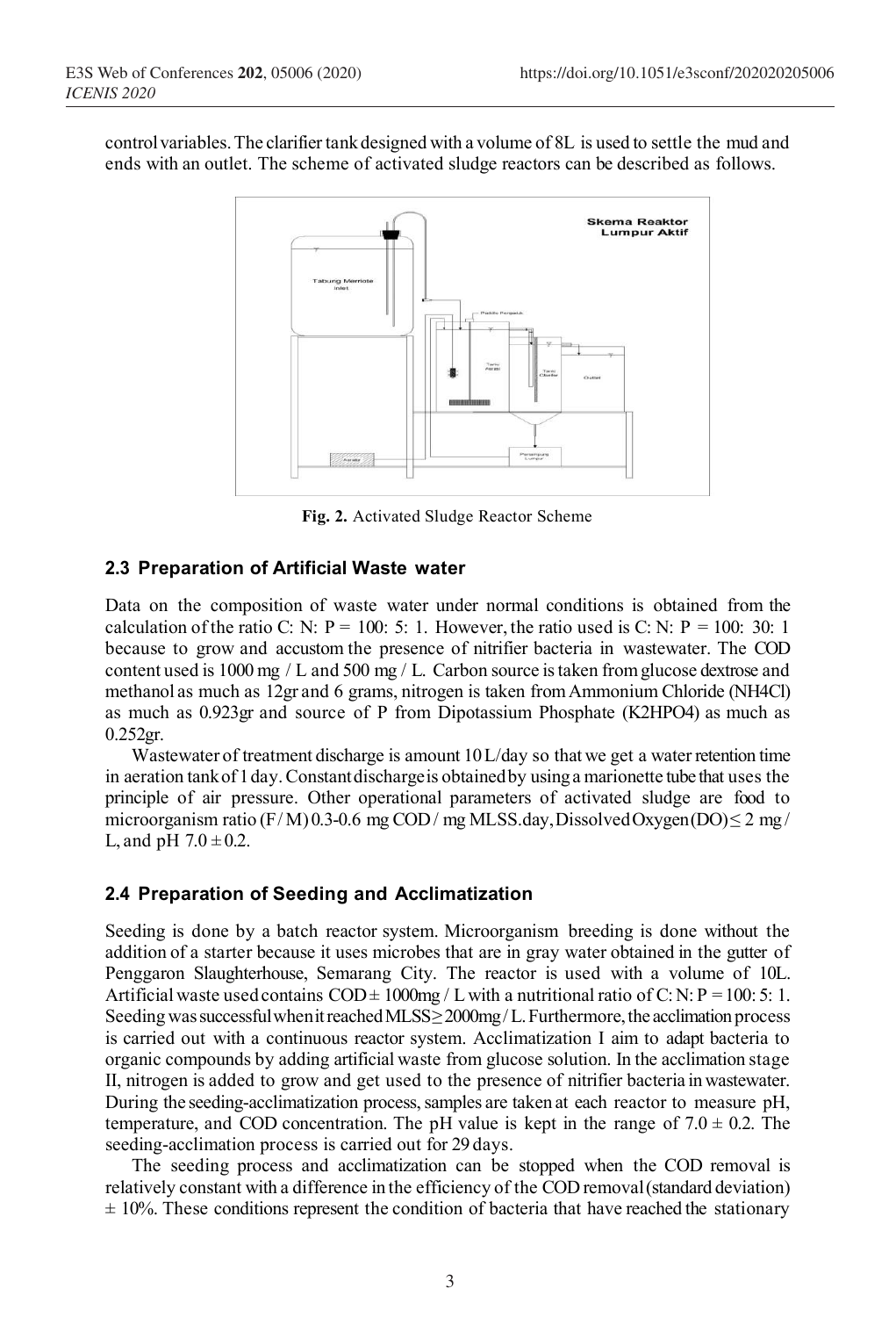phase and ready to be used forresearch.

#### **2.5 Analysis Parameters**

After the reactor has been prepared and the sludge has been acclimatized, the research is ready to be carried out. Wastewater from the Marriott tube flows into the aeration tank with a discharge of 0.12 mL/sec. Variations in research namely carbon sources are used as independent variables in this research by comparing the use of glucose (C6H12O6) and methanol (CH3OH). The C / N ratio was used as independent variable in this research by comparingtheC/ N5 ratio (COD 500mg / L, NH3-N100 mg / L),C/ N ratio 10 (COD 500 mg / L, NH3-N 50 mg / L), C / N ratio 20 (COD 500 mg / L, NH3-N 25 mg / L).

Laboratory testing for each parameter refersto SNI 6989.2-2009 on How to Test COD with Closed Reflux by Spectrophotometry; SNI 06.6989.30-2005concerning How to Test Ammonia Levels with Nessler Spectrophotometer;SNI06.6989.09-2004 concerningNitrite Test Method (NO2-N) by Spectrophotometer; SNI 6989.74-2009 concerning Nitrite Test Method (NO3-N) by Spectrophotometer; SNI 19-6447-2000 concerning Performance Testing Methods for Active Sludge Processors for MLSS and SVI. The method used in analyzingrelations between variables is to make a graph that illustrates the difference from the concentration of the test parameters before processing and after processing, namely the ammonia and CODconcentration data in the reactor with the variation of the  $C/N$  ratio and carbon sources to get the optimum amount.

### **3 Result and Discussion**

### **3.1 Seeding Process**

The seeding process in this research serves to multiply the population of microorganisms by adding batch sludge to the reactor. The seeding process requires an environmental condition that supports the optimal growth and development of microorganisms to maintain a pH of 7.0  $\pm$ 0.2 if the pH tendsto be acidic, adding bases(NaOH), whereasifthe pH tends to be alkaline, adding acid (H2SO4).

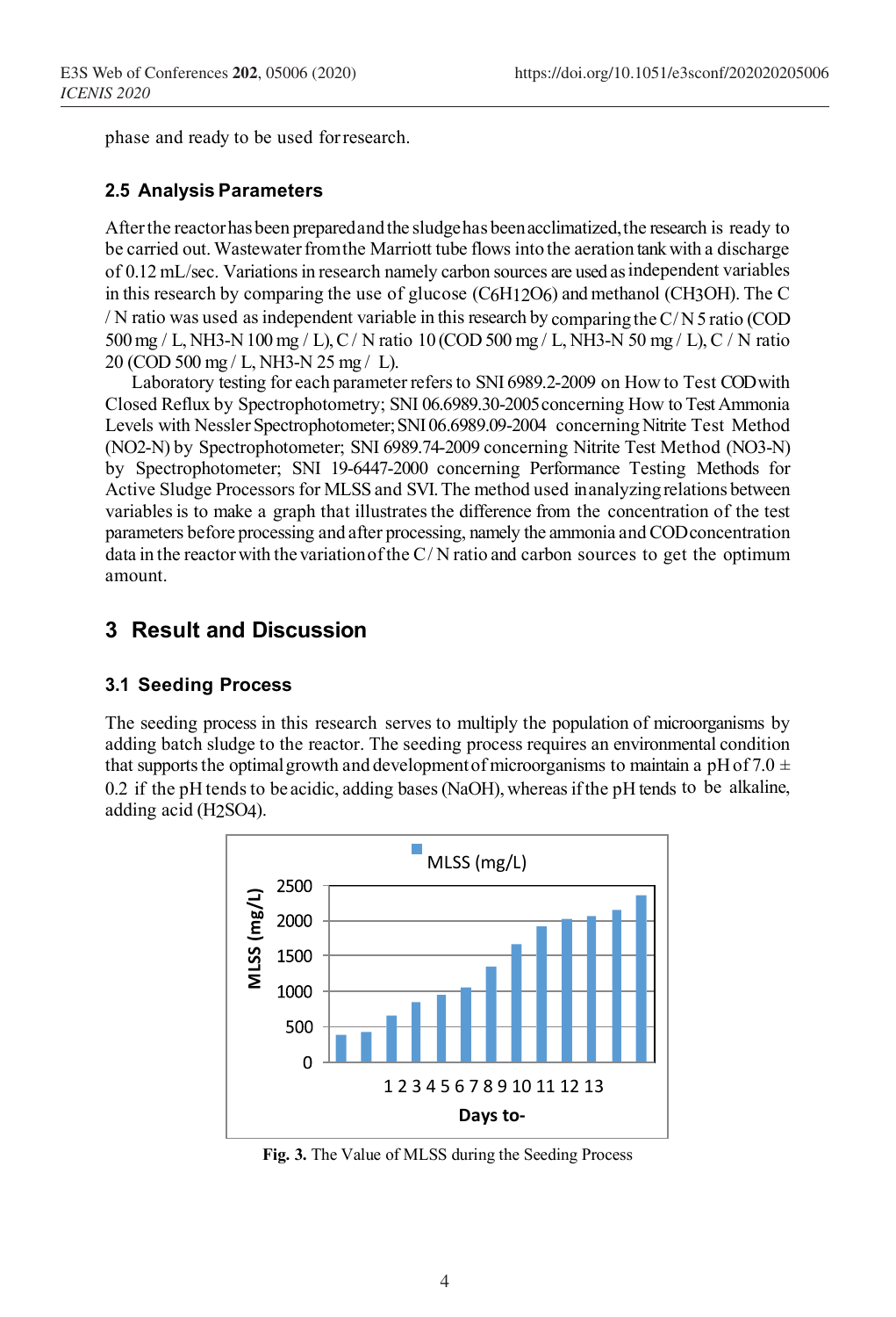This indicates that the increase in the value of MLSS as an increase in the number of microorganisms in the reactor. The process of bacterial culture in the research was characterized by MLSS values  $\geq 2000$  mg / L that was obtained on the 10th day. The seeding process for 13 days has shown the growth of microorganisms in the reactor so that the microorganism acclimation process can be carried out.

#### **3.2 Acclimatization Process**

The first stage is done without the addition of excess nitrogen aimed at adapting the bacteria to set aside organic compounds. Acclimatization for normal conditions uses nutrients with a ratio of C: N:  $P = 100$ : 5: 1 [6] and the COD content in artificial waste or inlet COD is 1000 mg / L sourced from glucose to carbon, NH4Cl for nitrogen, and K2HPO4 for phosphorus. The making of artificial waste is done by dissolving 12 grams of glucose, NH4Cl 0.92 gr, and K2HPO4 0.25 gr in 10 Liters of groundwater.

Figure 4 shown COD removal is still fluctuating from day 1 to day 15. The COD removal is constant fromday 15 to day 30, the results of the COD measurements show a significant decrease so that the COD efficiency ranges 82% - 89%. The success of acclimatization is indicated by the standard deviation value of COD removal efficiency of less than 10%, then the acclimatization is declared successful, the parameters observed in this acclimatization are CODout, while the controlvariables are debit  $10L/day$ ,  $DO\geq 2mg/L$  and MLSS $\geq 2000mg/L$ based onthe conventionalapplication of activatedsludge inthe field according to design criteria [6]. The mean inlet COD concentration at acclimatization I was 911 mg / L.



**Fig. 4.** SVI Graph, COD out and COD Allowance during Acclimatization I

Acclimatization IIwas carried outwith a different treatmentfrom phase I acclimatization by reducing the COD concentration to 500 mg / L. Then the acclimation process is carried out with a ratio of C:N:P= 100: 30: 1 by dissolving glucose 6gr, NH4Cl2.76 gr and K2HPO4 0.12 gr in 10 Liters of groundwater due to growing or accustoming the presence of nitrifier bacteria in wastewater.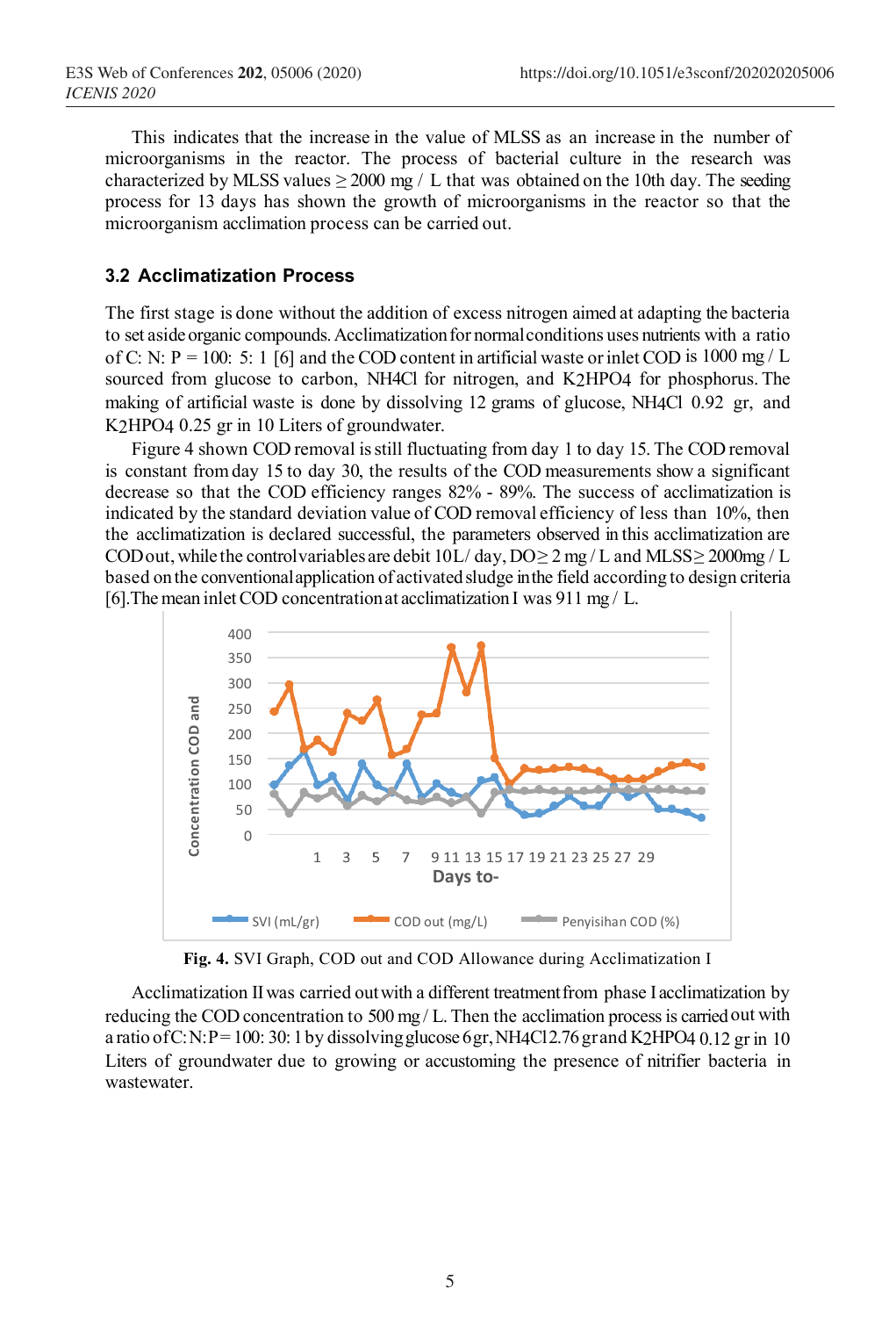

**Fig. 5.** SVI Graph, COD out and COD Allowance during Acclimatization I I

Figure 5 shown fluctuations in CODremoval from day 1 to day 3 after the addition of excess nitrogen and bacterial conditions are still adjusting to artificial glucose wastewater with COD concentrations reduced to an average of 562 mg / L. The constant CODremoval occurred on day 4 to day 9, the results of the COD test showed a decrease to obtain COD efficiency in the range of 80% - 89%. The success of acclimation II is marked by a standard deviation value or  $\mathbb{R}^2$ of less than 10%, then the acclimatization is declared successful, the parameterobserved inthis acclimatization is COD out, while the control variable is a debit of  $10 L/day$ ,  $DO \ge 2 mg/L$  and MLSS  $\geq$  2000mg / L based on the conventional application of activated sludge in the field according to design criteria [6].

#### **3.3 Results and Discussion of Ammonia-Nitrogen Allowance**

Ammonia-nitrogen removal contained in excess artificial nitrogen wastewater is one of the parameters in this research using the activated sludge system with the Simultaneous Nitrification Denitrification (SND) method. The ammonia-nitrogen analysis is carried out every day on each influent artificial wastewater and effluent results of processing using Simultaneous Nitrification Denitrification (SND).



**Fig. 6.** Ammonia Allowance Efficiency for Each Carbon Source Variation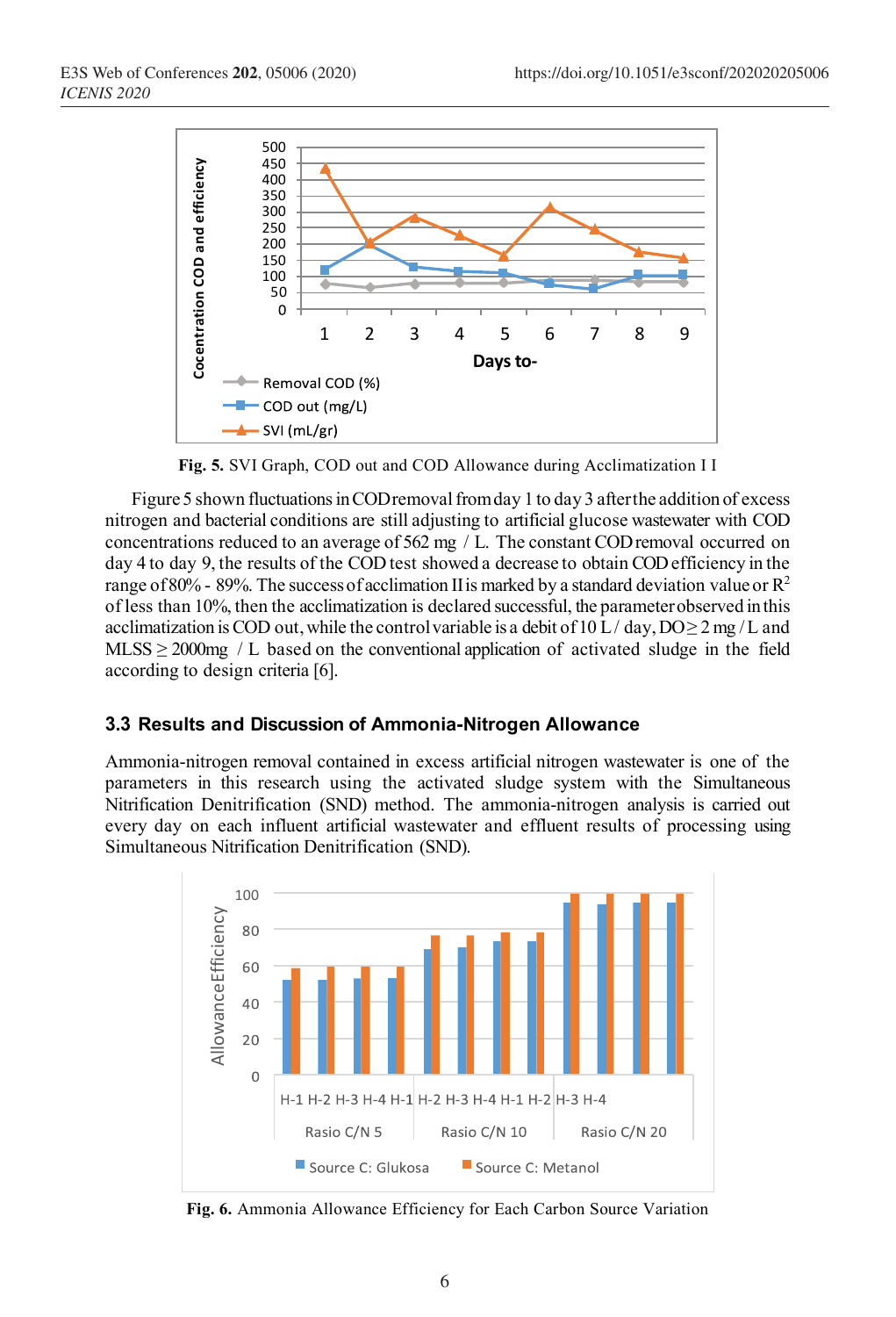Figure 6 shown the efficiencyof ammonia-nitrogen removal in this research is ranged from 52% -100%. Variations in carbon sources and C / N ratio affect ammonia removal. Ammonia removal with variations in the carbon glucose source the most optimal results was obtained at a C / N 20 ratio of 95% on day 4 and the mean allowance was 94%. In the C/N ratio 10, the ammonia removal was  $73\%$  and the average allowance was  $72\%$ . Whereas when the C/N 5 ratio gets an ammonia allowance of 53% on the 4th day and the average allowance is at 53% as well. In the variation of the carbon methanol source, the most optimal ammonia removal at a  $C/N$  ratio of 100% was on the 4th day andthe allowance was100%.Whereas when the C/ N 5 ratio gets an ammonia allowance of 60% on the 4th day and the average allowance is at 59%. In the C / N Ratio 10, the ammonia allowance of79% and the average allowance at 78%.

Variable carbon source and C / N ratio in the research influence on the efficiency of ammonia-nitrogen removal which is increasing every day. It is also influenced by various factors that can support the removal of ammonia, including the concentration of dissolved oxygen, temperature, and pH. The increase in ammonia-nitrogenremoval efficiency canalso be caused by the degradation process of organic compounds which is quite stable so that the ammonia-nitrogen levels will decrease again. Because in the process of degradation of organic compounds will produce one of the new compounds in the formof ammonia.

Meanwhile, a high C / N ratio (relatively low N content) will cause the degradation processto take placemoreslowly becausenitrogenwillbe a growth-rate limiting factor.The C/ N ratio depends on the contaminants you want to degrade, bacteria as well as on the type of nitrogen used. The nitrification process is influenced by several environmental factors including pH, toxicity, metals, and unionized ammonia. The nitrification process is very sensitive tothe pH value,therate ofnitrificationwilldecrease significantlyifthe pHis below 6, 8. At pH between 5.8 to 6, the rate of nitrification maybe only 10% to 20% of the nitrification rate at pH7.So the nitrification process will run optimally at pHbetween 7, 5to 8. Nitrifying microorganisms are very sensitive to various organic and inorganic compounds, making it a good indicator of the presenceoftoxic organic compoundsat lowconcentrations [8].

The carbon source was research by comparing the use of glucose (C6H12O6) and methanol (CH3OH). The results showed that the optimum removal of ammonia occurred in carbon methanol sources. Carbon sources in the denitrification process can only take place if the availability oforganic carbon as an energysource.Ifnitrites and nitratesinthis process function as hydrogen (electron) acceptors, then organic carbon functions as a donor orsource of energy. According to Gómez, 2000 that is different carbon sources can also influence bacterial nitrate reduction activities on a pilot-scale of sewage treatment under aerobic conditions[9].Nitrate reduction activity inwaste treatment is higherby giving ethanolas a carbon source comparedto methanoland sucrose. The addition of ethanol causes a decrease in nitrate compounds by 40%. The addition of methanol caused a decrease in nitrate compounds by 30% and the addition of sucrose only caused a decrease of 17, 5%.

### **3.4 Results and Discussion of COD Allowance**

The main treatment of wastewater is to set aside organic compounds which in this research are represented by COD. COD testing is used to measure the oxygen demand of organic matter inwastewaterthat canbe chemicallyoxidized by using dichromateinacidic solutions. Inorganic substances oxidized with dichromate increase the content of visible organic matter. The following are the results and removal efficiency of COD concentrations which include active sludge processes with variations in carbon sources and C/Nratio. COD figures are a measure for water pollution by organic substances which can naturally be oxidized through microbiological processes and result in reduced dissolved oxygen in the water.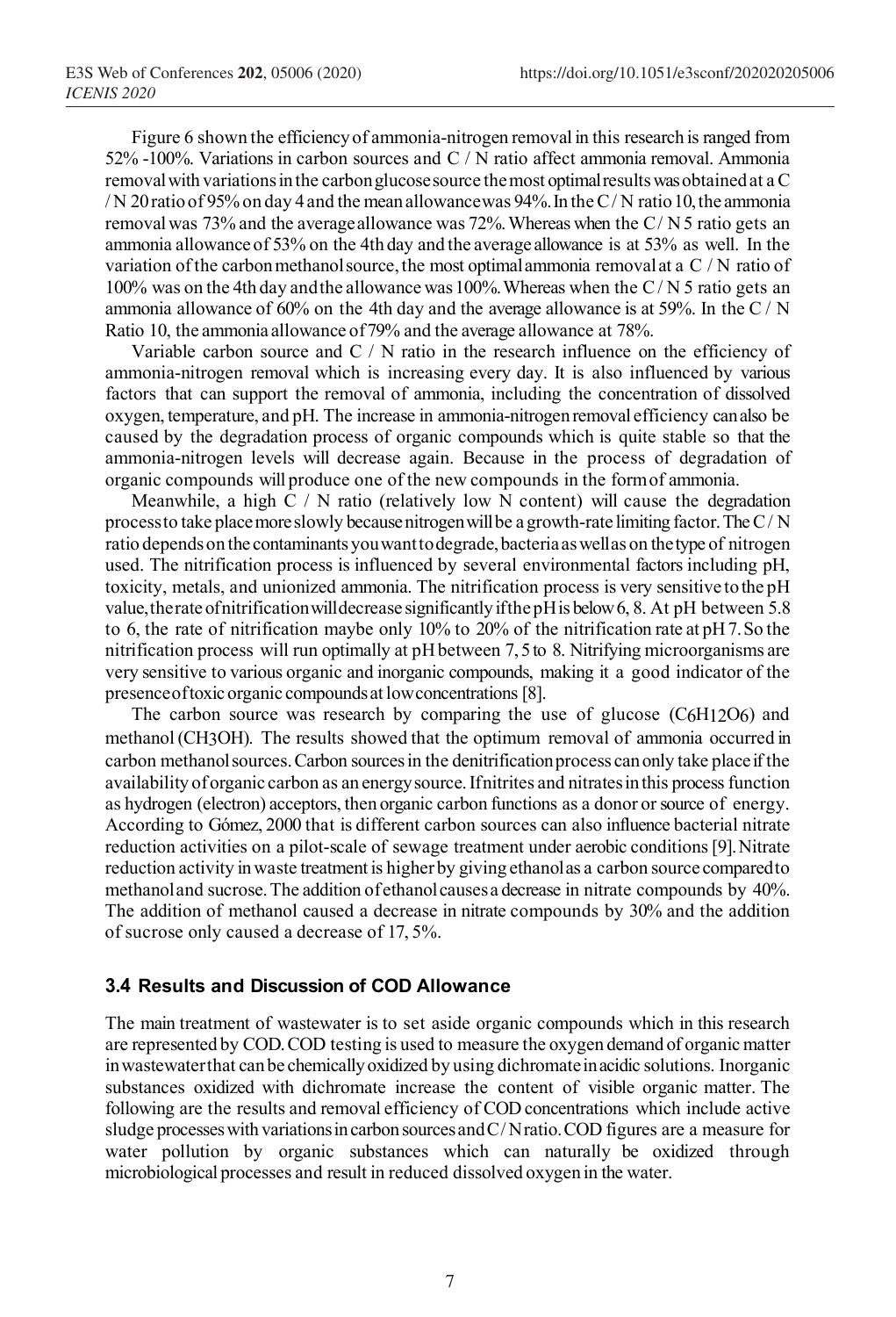

**Fig. 7.** Ammonia Allowance Efficiency on Variation of C / N Ratio and Carbon Source

Figure 7 shown the efficiencyof ammonia-nitrogen removal in this research is ranged from 70% -100%. Variations in carbon sources and C/ N ratio affect COD removal. COD removal with variations in the carbon glucose source the most optimal results was obtained at a C  $/N$  20 ratio of 72% on day 4 and the mean allowance was 71%. In the C / N ratio 10, the COD allowance is 73% and the average allowance is 72%. Whereas when the  $C/N$  5 ratio gets a COD allowance of76% on the 4th day and the mean allowance at 76%as well. In the variation of the carbon methanol source, the optimal COD removal was at a  $C/N$  20 ratio of 79% on the 4th day and the allowance was 79%.%.In the C / N ratio 10, the COD allowance is 78% and the average allowanceis 78%.WhereaswhentheC/ N 5 ratio gets a COD allowance of 73% on the 4th day and the average allowance at 73% as well. After running it was found thatthe variation for the most optimumCOD removal was a variation of the carbon methanol source and a C/ N20 ratio of 79%. Based on Figure 4.4, it can be seen that an increase inammoniaremoval is due to the influence of carbon sources and the C  $/N$  ratio. At the most optimum carbon, glucose removal allowance occurs at a C/N ratio of 20 and followed by C/N Ratios 10 and 5. At the carbon source of glucose, the most optimum removal occurs at a  $C/N$  ratio of 20 and followed by C/ N Ratios of 10and 5. Fraction of the same of the same of the amplitude of the amplitude of the amplitude of the amplitude of the amplitude of the amplitude of the amplitude of the amplitude of the amplitude of the amplitude of the amplitude o

Microorganisms use nitrogen  $(N)$  for the synthesis of proteins and nucleic acids. While most carbon is used, microbes are used for biomass synthesis rather than producing extracellular polysaccharide production (EPS). When the  $C/N$  ratio is low it will increase the nitrogen element which causes an increase in floc size so that the depositionwill take placewhich iswell known with a low SVI value [9]. So according to the statement, because the deposition is going well, the TSS value will be according to which causes the COD removal efficiency to increase [10].

### **4 Conclusions**

The conclusions that can be drawn from the research entitled " Optimization of Nitrogen Removal in the Activated Sludge Process with Simultaneous Nitrification Denitrification" include:

- 1. SND (Simultaneous Nitrification Denitrification) occurred in setting aside ammonianitrogen characterized by the highest percentage of N denitrification to nitrification when the carbon methanol source and the C  $/$  N 20 ratio were 54.09%. While the highest percentage ofNdenitrificationto totalNwas at glucoseandC/ N ratio 5was 59.21%.
- 2. The variation of carbon source between glucose and methanol influences on the efficiency of ammonia-nitrogen removal. While the effect of variations in the ratio C/  $N \times 5$ (COD 500 mg / L, NH3-N 100 mg / L), C / N ratio 10 (COD 500 mg / L, NH3-N 50 mg / L),